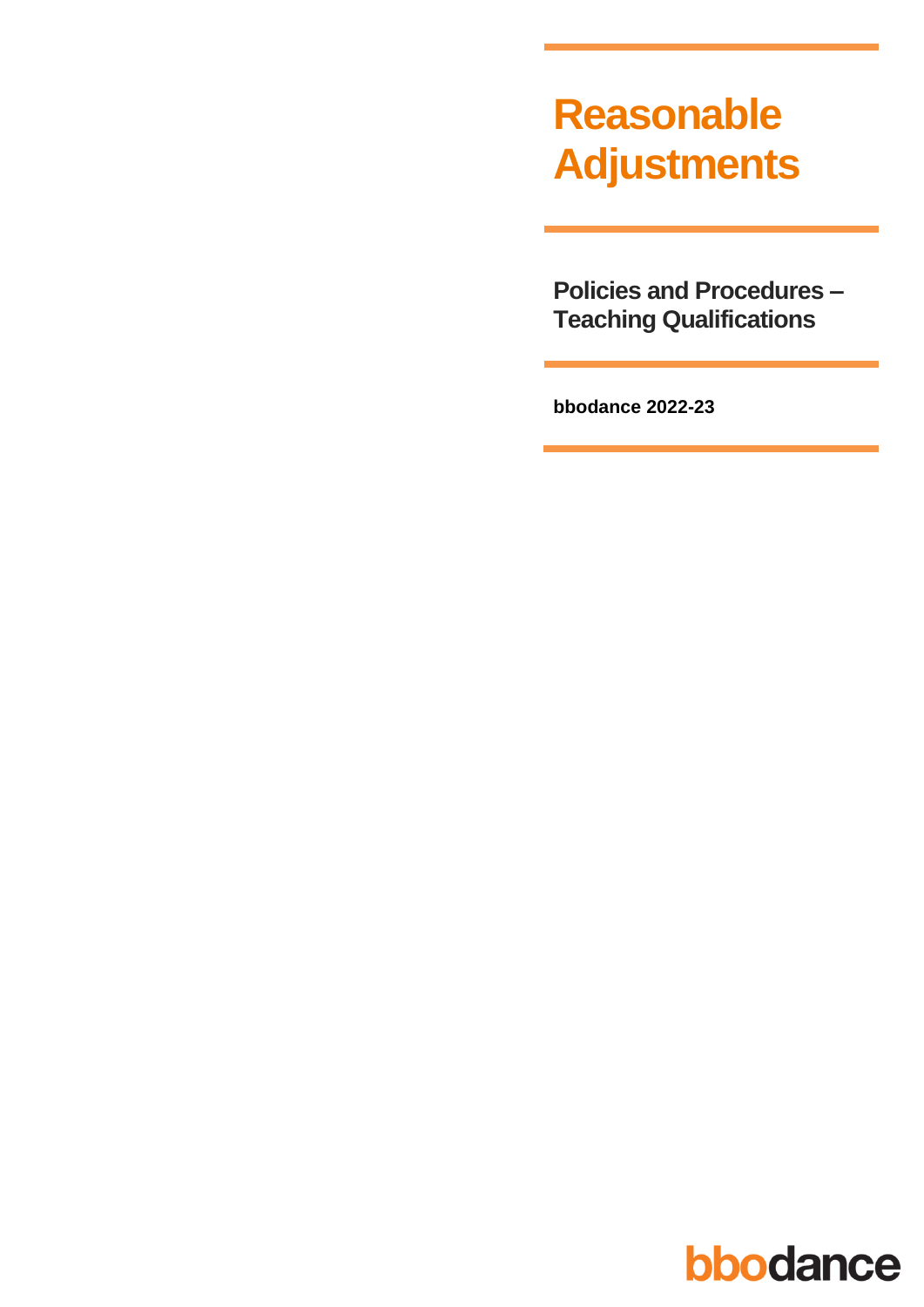## **1. Introduction**

- 1.1. bbodance is committed to creating and sustaining a positive learning experience for all students. Along with continued development of inclusive learning, teaching and assessment methods, bbodance makes reasonable adjustments to arrangements for learning, teaching and assessment of disabled students.
- 1.2. bbodance supports any student who discloses a disability either as part of their course application or during their studies in applying for reasonable adjustments to learning, teaching and assessment.
- 1.3. bbodance is subject to the Equality Act 2010 ("the Act") which consolidates the Disability Discrimination Act of 1995, the Special Educational Needs and Disability Act 2001 and the Disability Discrimination Act 2005. The Act requires that bbodance pays due regard to the need to "advance equality of opportunity between persons who share a relevant protected characteristic and persons who do not share it."
- 1.4. This policy should be read in conjunction with the Student Handbook.

#### **2. Definition of Disability**

- 2.1 The Equality Act confirms that a person has a disability if:
	- (a) they have a physical or mental impairment, and

(b) the impairment has a substantial and long-term adverse effect on their ability to carry out normal day-to-day activities.

- 2.2 According to the Act, the effect of an impairment is considered long-term if:
	- (a) it has lasted at least 12 months;
	- (b) the period for which it lasts is likely to be at least 12 months; or
	- (c) it is likely to last for the rest of the life of the person affected.
- 2.3 Some examples of disability are:
	- Specific Learning Difference/Difficulty (SpLD) such as dyslexia, dyspraxia or attention deficit disorder
	- Asperger/Autism
	- Mental health difficulties or conditions, e.g. long-term depression and anxiety
	- Mobility issues
	- Long-term medical conditions, e.g. chronic fatigue syndrome, diabetes, asthma, cancer, endometriosis, lupus, Crohn's Disease, Ulcerative Colitis, Epilepsy, Hypermobility Syndrome
	- Deaf/hard of hearing
	- Blind/Visual impairment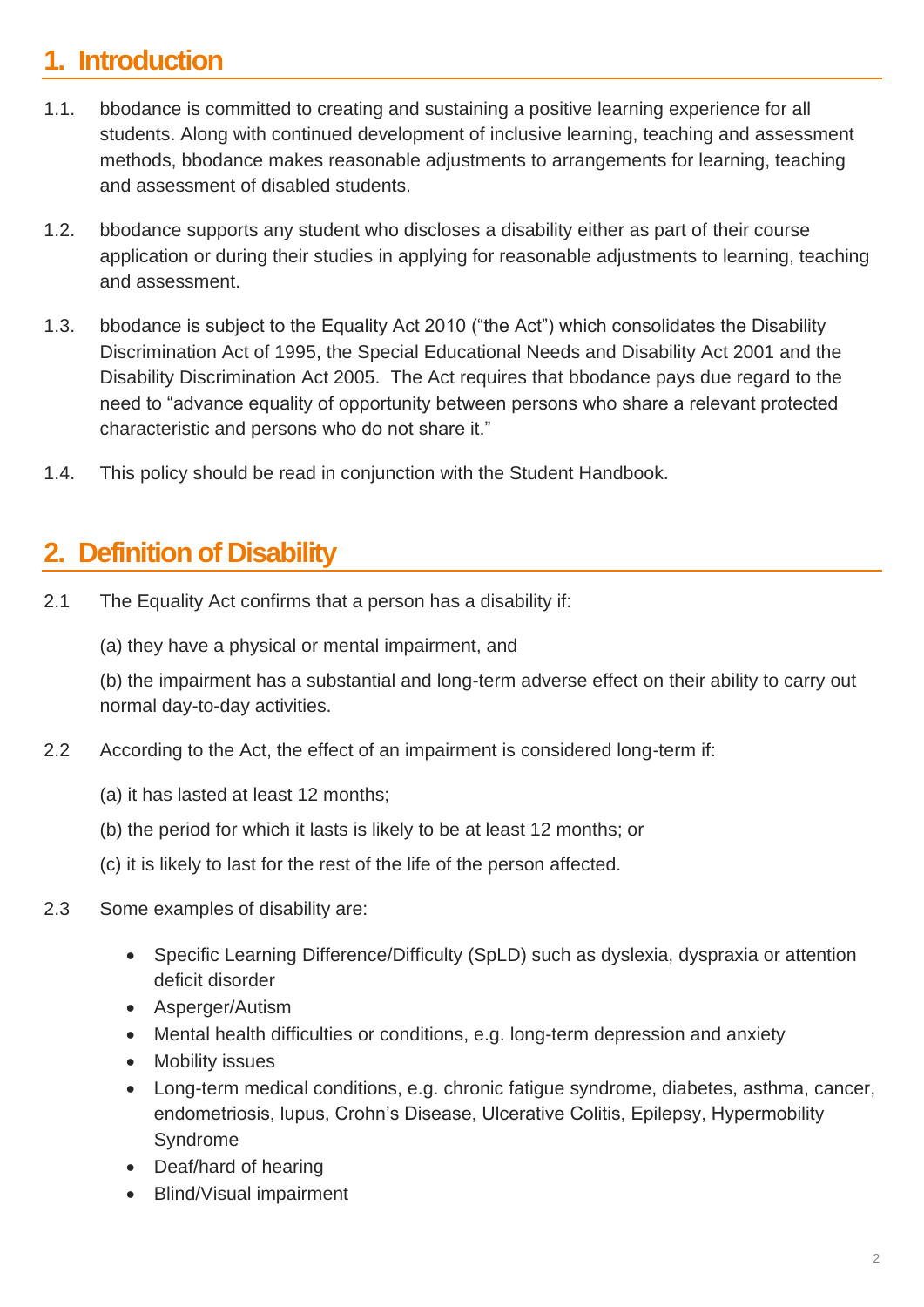#### **3. Reasonable Adjustments**

- 3.1 bbodance provides reasonable adjustments when learning, teaching and/or assessment "puts a disabled person at a substantial disadvantage in relation to a relevant matter in comparison with persons who are not disabled".
- 3.2 A reasonable adjustment is a reasonable variation or alteration made so that a disabled student can access without disadvantage the educational opportunities offered without compromising the expected academic standards. Such reasonable adjustments apply to the delivery of teaching, consistent with the learning outcomes of a course or module and the examination and assessment process, consistent with academic standards.
- 3.3 bbodance does not make adjustments to learning outcomes or assessment criteria; instead, adjustments are applied to the way in which the learning outcome and/or assessment criterion is assessed.
- 3.4 bbodance does not make allowances for spelling, grammar and punctuation errors consistent with dyslexia. Instead, students with dyslexia are expected to make full use of available applications and software designed specifically to support students with their technical writing skills.
- 3.5 bbodance does not provide a specialist disability support tutor. Students seeking additional specialist support are advised to contact the Teaching Qualifications Manager for guidance on seeking specialist support independently.
- 3.6 Reasonable adjustments are made on the basis of identifiable evidence verified by the Teaching Qualifications Manager.

#### **4. Examples of Reasonable Adjustments**

4.1 Examples of reasonable adjustments include but are not limited to:

| • PowerPoint slides and handouts made available in                  |
|---------------------------------------------------------------------|
| advance (where possible)                                            |
| Voice recording of tutorials<br>$\bullet$                           |
| Access to recordings of webinars or Training Days<br>$\bullet$      |
| Additional time to complete independent study tasks<br>$\bullet$    |
| and formative assessment                                            |
| Additional time in individual tutorials                             |
| Modification of practical material and practical tasks<br>$\bullet$ |
|                                                                     |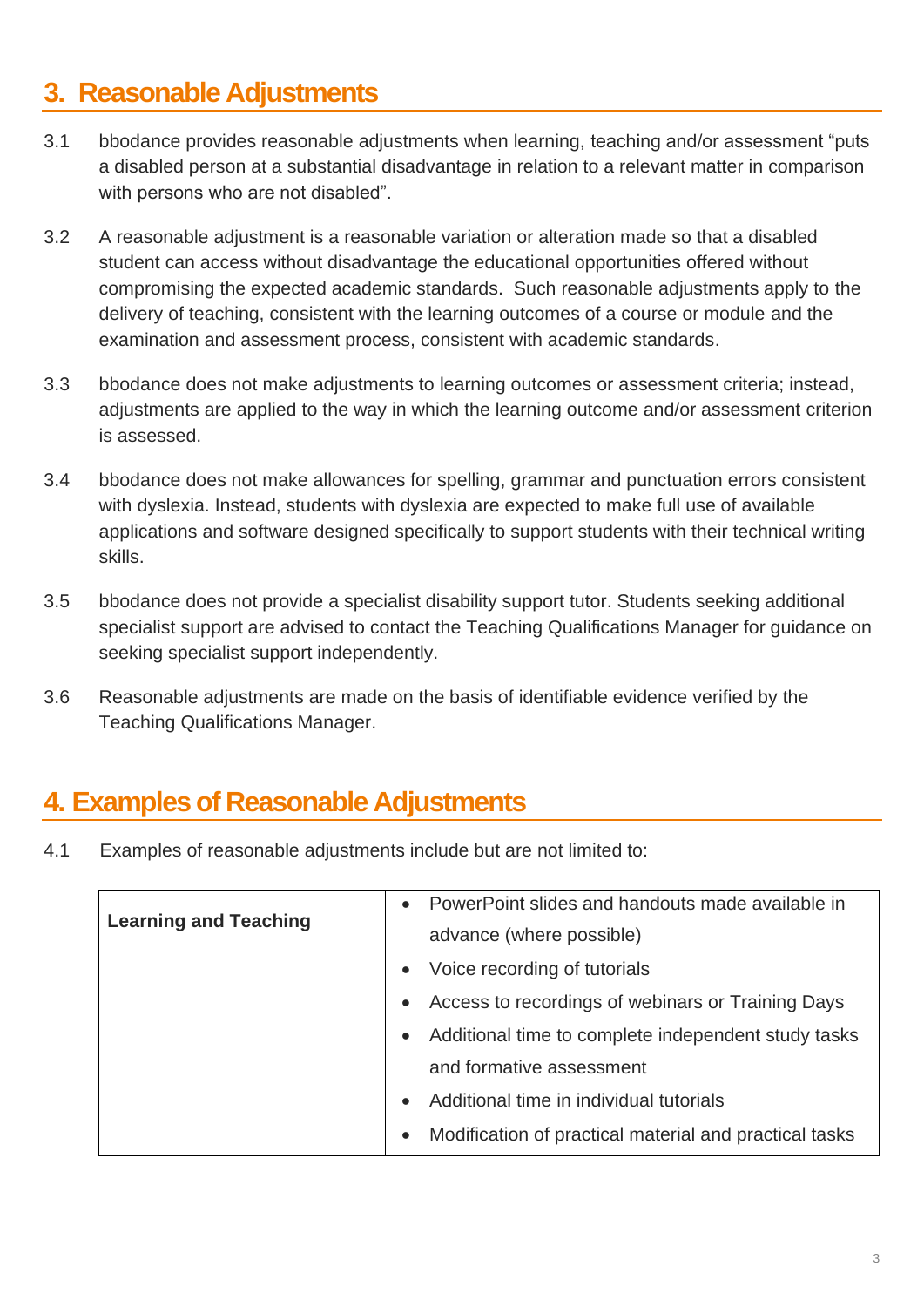| <b>All Summative Assessments</b>                                  | Additional time to complete summative assignments<br>$\bullet$<br>and an adjusted date for assessment<br>submission/presentation                                                                                                      |
|-------------------------------------------------------------------|---------------------------------------------------------------------------------------------------------------------------------------------------------------------------------------------------------------------------------------|
| <b>Live Presentation and Viva</b><br><b>Summative Assessments</b> | Choice of when and where the presentation or viva<br>$\bullet$<br>may take place<br>Option to submit a recorded presentation<br>25% additional time for live presentation and/or<br>questions<br>Adjustment to the questioning format |

## **5. Evidence of Disability Required for Reasonable Adjustments**

- 5.1 Students will need to have medical evidence or a diagnostic assessment report to apply for reasonable adjustments. The following types of evidence/report will be accepted:
	- SpLD a diagnostic assessment report from a chartered or practitioner educational psychologist or specialist teacher holding a current Assessment Practising Certificate
	- Medical condition letter from doctor or specialist consultant
	- Hearing impairment audiology report
	- Visual impairment blind/visual impairment registration
	- Mental health difficulty or condition letter or report from Community Mental Health Team or psychologist
- 5.2 Evidence submitted should explain explicitly why the student needs adjustments to learning, teaching and/or assessment and what adjustments are recommended. Evidence should be signed, dated and submitted on headed paper.

### **6. Applying for Reasonable Adjustments**

- 6.1 Students should complete an Application for Reasonable Adjustments form and submit it, along with the required evidence, to the Teaching Qualifications Manager.
- 6.2 Students should apply for reasonable adjustments within the first few weeks of their course so that adjustments can be applied to learning, teaching and assessment as soon as possible.
- 6.3 If a student applies for reasonable adjustments after their first module summative assessment, reasonable adjustments will only be applicable for any remaining module summative assessments.
- 6.4 The Teaching Qualifications Manager may arrange to discuss a student's particular needs with a student prior to agreeing the reasonable adjustments to be applied.